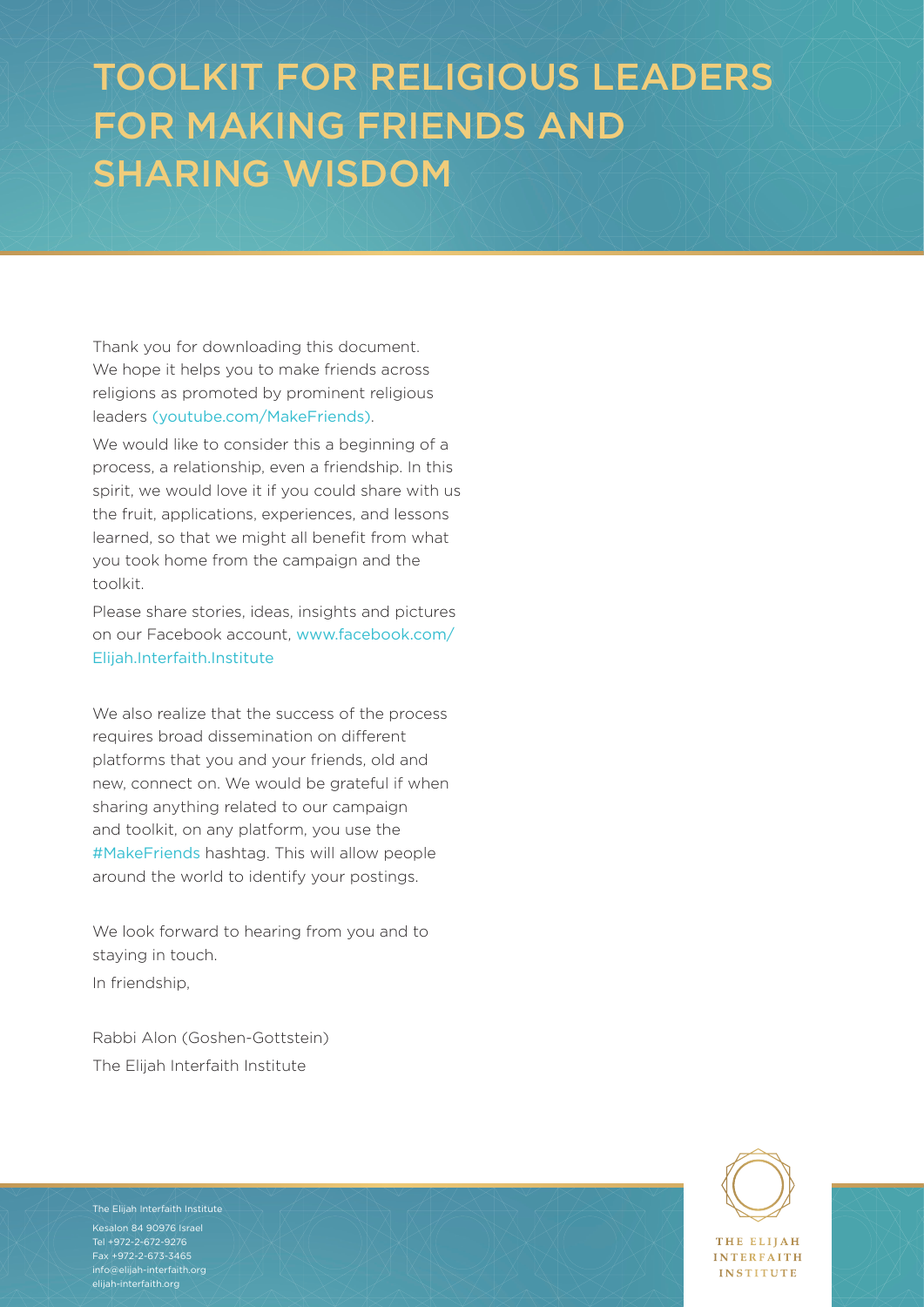### Part I

#### 1. Principles of Interreligious Friendship

Making friends with people from other religions will enrich your spiritual life.

The basic principles of interreligious friendship include the following:

- Interreligious friendship begins with a recognition of our common humanity and the human quest for meaning. It recognizes fundamental similarities between religions, including the search for living in goodness and harmony and living an ethical life. Fundamental to interreligious friendship is awareness that the different religions seek to transcend ordinary life through aspiration and orientation of life toward a higher spiritual understanding of reality, or a supreme reality called by most believers "God".
- Interreligious friendship is based on a higher common interest, beyond self interest.
- Interreligious friendship is characterized by reciprocity and engages both sides to a relationship. Friendship is based on a mutual give and take.

### 2. Approaching Difference

Interreligious friendship is not friendship that casts aside religious difference, overlooking it in the interest of perceived commonality. Rather, it is friendship that keeps us mindful of religious difference and approaches this difference as a means of learning, growth and transformation that occur within the friendship. Religious difference can be approached as a source of blessing.

#### 3. Upholding Identity

Maintaining the identity of our religious community is a primary concern of the teachings of our religions. The practice of interreligious friendship should not be a means of weakening or diluting identity. Rather, it should be a means of strengthening and deepening it.

#### 4. Practicing Speech

Practicing interreligious friendship is closely related to how we speak. Questioning is fundamental to interreligious friendship. Friends must be willing to question and to be questioned. Hard questions are part of honest speech, but must be clearly distinguished from attack or criticism. In interreligious friendships, the face of our friend is always before us. We learn to speak the same in the absence as in the presence of the friend.

#### 5. Friendship in Action

Action is a primary arena for the manifestation of friendship. We expect support, collaboration and solidarity from our friends if issues pertaining to our well-being arise. Interreligious friendship can be based on common dedication to ideals or causes such as social justice, fighting hatred, poverty and illness. The commonality shared by friends finds expression through shared commitment and collaboration for the well-being of society and the world.



TOOLKIT FOR RELIGIOUS LEADERS FOR MAKING FRIENDS AND SHARING WISDOM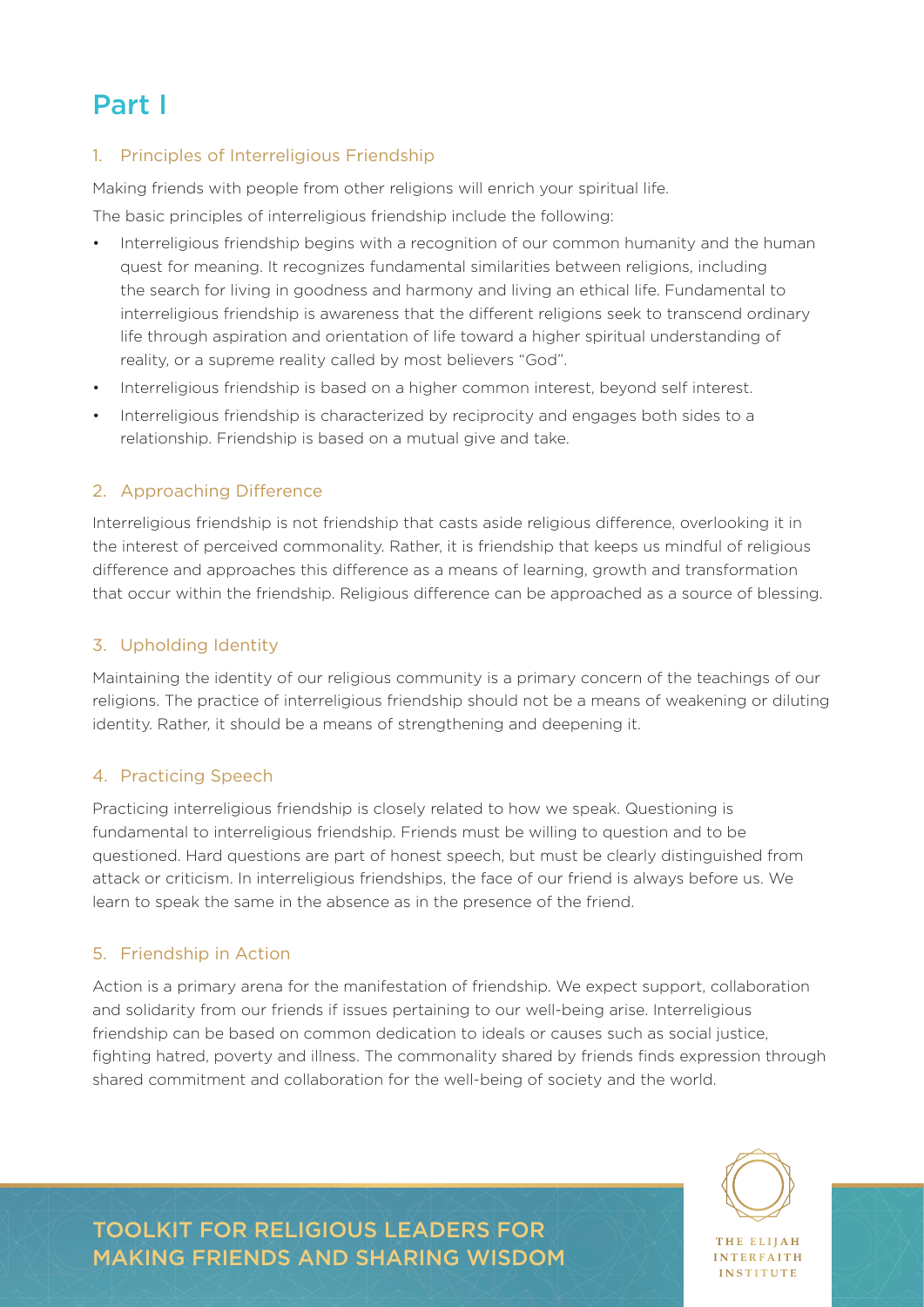#### 6. Friendship as Spiritual Gift

As we move from ignoring differences to recognizing, understanding and respecting our differences, we are also called to discover a deeper unity that transcends our differences. Love finds its fullest expression in a friendship that is consciously grounded in God, or in the ultimate reality.

### Part II

#### Practical suggestions for Interreligious Friendship

Here are some practical suggestions, for how friendship may be practiced, many of which grow out of the discussions of the Elijah Board of World Religious Leaders. If you have additional recommendations, please share them with us. We can add them to the list.

Although the interreligious friendships that Elijah is promoting are one-on-one human relationships, it is usual to nurture them in the context of a supportive environment. As religious leaders, you may apply these suggestions both personally and as part of broader communal efforts.

- 1. Share a Meal: Invite a family from another religion to join your family at a home meal. This can be arranged as an 'exchange' program between two congregations, whereby everyone has a chance at being a host and everyone can be a guest. And/or organize communal meals. The advantage of this will be that if there are (religious) dietary restrictions for practitioners of one religion, there is no embarrassment or inequality. There is nothing like eating together to create bonds of friendship.
- 2. Organize a 'friendship walk'. One possibility is to walk together from one place of worship to another. When you talk, you are face-to-face but when you walk, you are shoulder-toshoulder. There is no antagonism and no competition. You are facing in the same direction. Walk together as an instrument in addressing common challenges – walks can be used to make a public statement about issues that the interreligious community seeks to address, such as showing respect for sacred spaces. Variations could include creating human chains or being present when sites of other faiths are under threat.
- 3. Jointly taking social action, responding to societal challenges. While this can be practiced independently of friendship, it enhances friendship, by providing common focus and common goal in healing society. Sharing insights into the local scene – spreading the importance of awareness of others in your community; increasing awareness of the local community's economic and social divide.
- 4. Share culture create opportunities to share music, art, story-telling and other cultural activities. This can take the form of interreligious festivals or reciprocal events at each other's venues. Music breaks down all barriers. Art is a window into the heart of another.
- 5. Sharing narratives creating space for sharing of suffering and sharing of achievements.



TOOLKIT FOR RELIGIOUS LEADERS FOR MAKING FRIENDS AND SHARING WISDOM

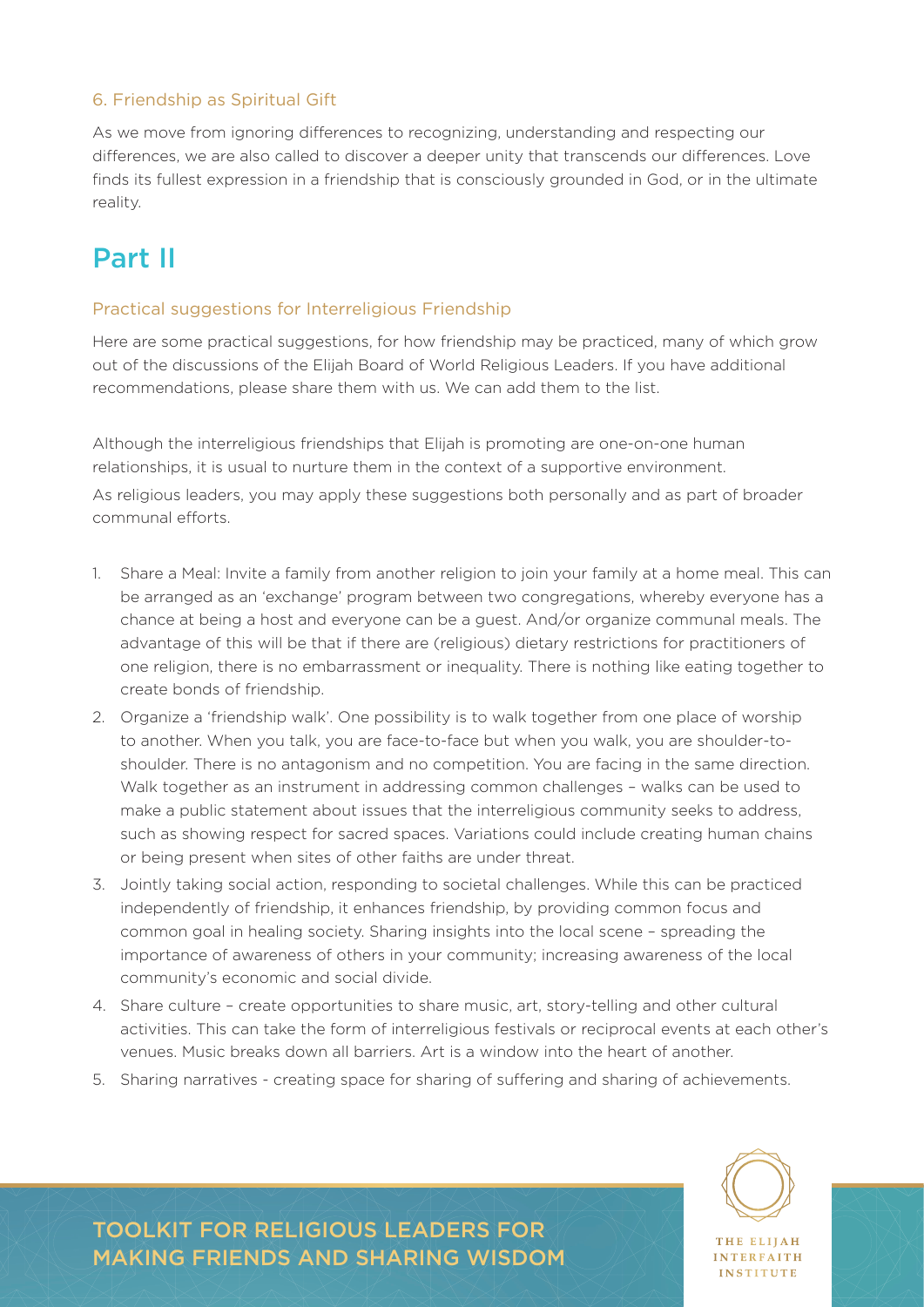6. Sharing Wisdom - The particularity of your vocation as a religious leader will find expression here, as it is typically the religious leader who has knowledge of tradition and its sources and who is best equipped to facilitate sharing wisdom. Ongoing learning about each other's beliefs and from each other's sacred sources can take multiple forms, including inviting speakers, joint text-study and more. Respectful study of each other's sources can be an expression of friendship as well as a way towards friendship. Tips, instructions and sample texts for joint study are offered in the following section.

## Part III

### Sharing Wisdom: Educational Principles and Methodology

Sharing wisdom takes place through the encounter with scriptures, the history of their interpretation, the various expressions of wisdom within the tradition, and the wisdom of those present, as they have been shaped by their tradition. We regard Sharing wisdom as the key activity in building deep relationships and understanding between people of faith.

Each tradition is best equipped to interpret its scriptures, in light of context and with knowledge of its history. Other traditions may have insight to bring, when looking at sources of a given tradition. Hence, we invite interreligious readings, with the goal of opening new horizons, while respecting the primary interpretive role of the host community.

#### The Elijah Method for Healthy Sharing of Wisdom

There are certain principles that characterize healthy sharing of wisdom. These include:

- Respect for the beliefs and religions of each participant: creating an environment where each faith is valued and respected.
- Respect for the sources: Each text is acknowledged as a 'sacred source' and studied for its inherent, authentic meaning for adherents of the faith from which it emanates.
- Respect for academic rigour: While respected and recognized as sacred, each source is subjected to analysis in accord with legitimate academic methods.
- Openness to multiple interpretations: Within the parameters of respect, questioning and dialogue are encouraged in this pluralistic learning environment.
- Respectful learning does not preclude the use of humour and encouraging a lively spirit of interpersonal interaction.

#### Principles of Text Study

When studying sources:

a) Attention should be paid to the origin of the source, including the author and historical setting, the status of the source within the faith system, the influence the source has had historically and the influence the source has for contemporary followers.



**INTEREAITH INSTITUTE** 

TOOLKIT FOR RELIGIOUS LEADERS FOR MAKING FRIENDS AND SHARING WISDOM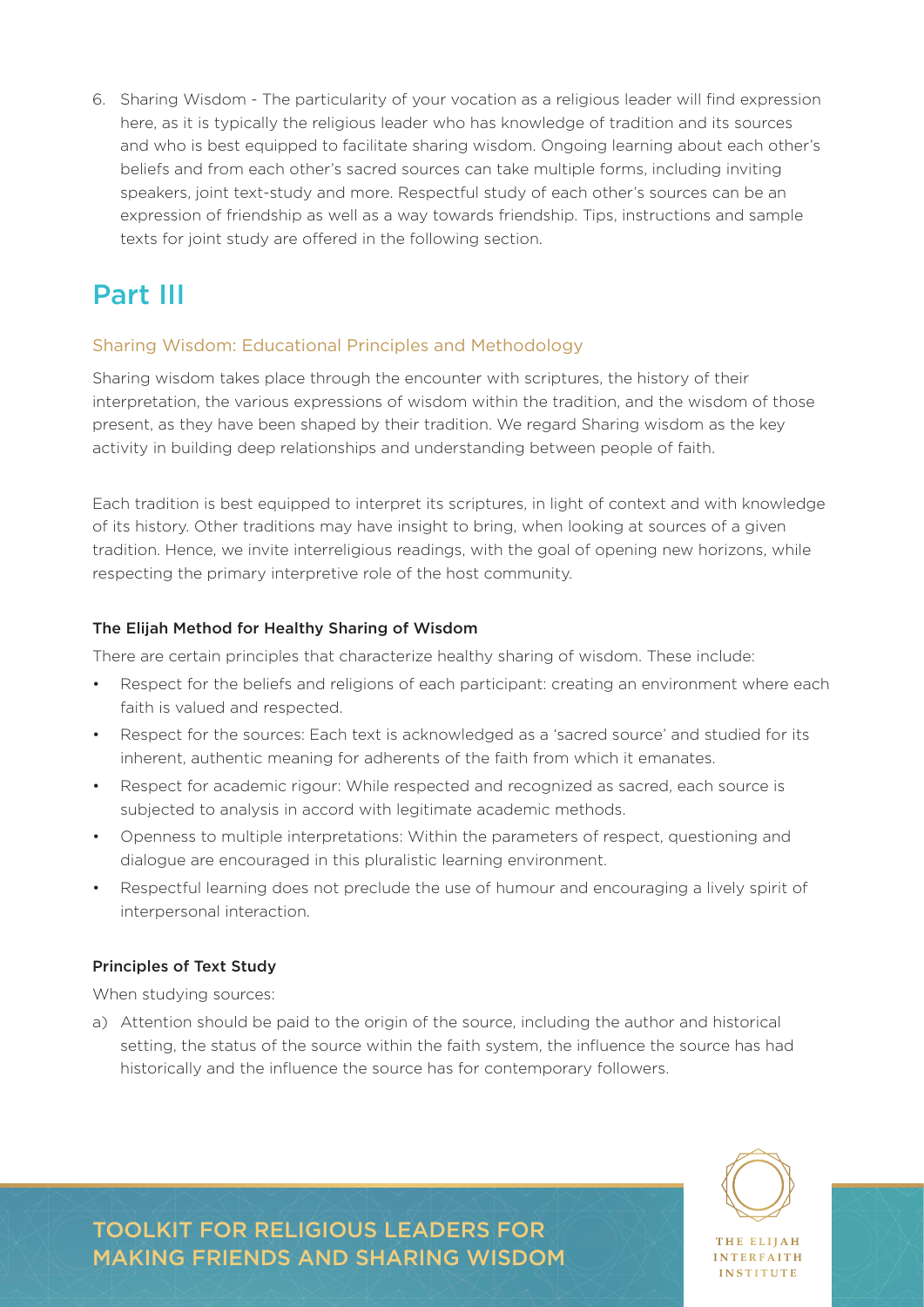- b) The key questions to pose are: 'What is the wisdom that is contained in this passage? In what way does it help the believers lead a better spiritual life? What are the spiritual fruits of this teaching?' In encountering scriptures of the other: 'What in this text or teaching elicits respect in me? What challenges me (including difficulties I have with it)? What do I find inspiring about it?'
- c) Participants should be encouraged to discuss texts in pairs or small groups, creating opportunity for each person to express opinions.
- d) Although the facilitator may have a strong opinion about the appropriate/ correct interpretation of a text, alternate interpretations should be articulated and examined respectfully.
- e) If sources are presented in translation, participants must understand the limitations of translation and be made aware of multiple understandings/ interpretations of texts.
- f) Participants need to be made aware that no faith has a monolithic position and facilitators need to indicate the complexities and contradictions from within each faith group. Participants should be encouraged to add further sources for comparison and for expansion of the discussion.

#### Stages of the Process

A good facilitator will lead participants through a learning process

- Reading: It is important to read the source aloud, often more than once, and to ensure that every participant has heard and understood the words.
- Listening: Try to hear and learn the logic of the other tradition to the full, before responding, critiquing.
- Asking: Clarify what is needed for genuine understanding by encouraging participants to pose relevant questions.
- Discerning: What are the key issues being tackled or the key questions being answered and what other issues are raised in the process?
- Comparing: Identify similar issues, challenges, processes in different traditions. Try to ascertain to what degree different traditions are indeed similar or different.
- Reflecting: Reflect on significant questions:

What is the price for the choices we make? What price does my tradition pay and what price does another tradition pay for making specific choices?

What has been helpful - What have been constructive ways that my tradition has coped with a given issue? Can they be extended to another tradition?

Can we learn from one another how to meet challenges, difficulties?

TOOLKIT FOR RELIGIOUS LEADERS FOR MAKING FRIENDS AND SHARING WISDOM

• Overcoming stereotypes: Encourage participants to ask themselves if what has been studied has confirmed or broken stereotypes? How has our perception of a tradition changed through this study process?

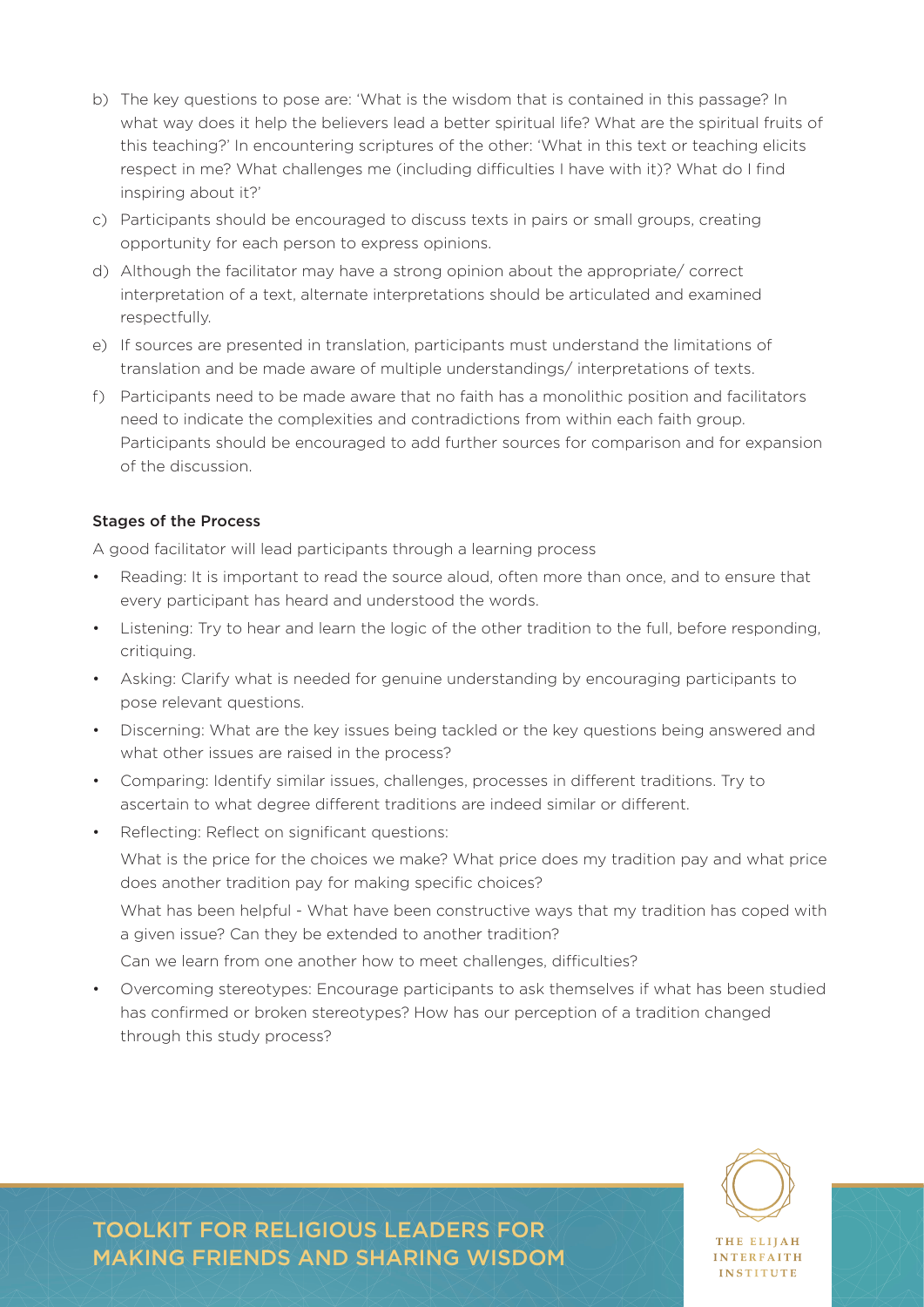• Inspiration: Ask what has been inspiring in what has been studied together? Seek inspiration within one's own tradition, especially in dealing with problems relevant to the tradition under discussion, in a process of mutual inspiration.

#### Sample Study Materials

Elijah Interfaith Institute is happy to share with you two sets of study texts that will allow you deepen the process of sharing wisdom between traditions. The first, titled "Religious Leadership – Ideals and Challenges", is suited particularly for groups of religious leaders. This can enhance your work of reaching out to leaders of other faith groups or of working with local councils of religious leaders. The study unit explores issues such as What does it mean to be a religious leader in today's world? To what degree are the challenges that confront religious leadership the perennial challenges that have arrested the attention of the faithful and their leaders for generations and to what degree do we encounter today challenges that are unique to our day and age?

Click [here](https://drive.google.com/drive/folders/0B0yNvkJwwzK9TU5LM21xdHFyWkU?usp=sharing) to access English study unit on Religious Leadership

A second study unit is devoted to prayer, and may be more useful for engaging both leaders and the faithful of the community. All religious traditions include a prayer or meditation component. Prayer is something that differentiates the religious life from other cultural expressions - but to what extent does it divide one religion from another? The study unit allows us to consider whether different forms of prayer are interchangeable between traditions or limited to the tradition from which they come and how we might be inspired by one another's life of prayer. Click [here](https://drive.google.com/drive/folders/0B0yNvkJwwzK9TU5LM21xdHFyWkU?usp=sharing) to access English study unit on Prayer

### Part IV

#### Creating the Framework for Interreligious Friendship

As a religious leader, you are positioned to bring about change in the religious congregation you serve as well as the broader community, by advancing a process of cultivating friendship and sharing wisdom across traditions.

These activities will be enhanced by forging relationships with other bodies, or aligning yourself with existing interfaith initiatives. Let us consider several relevant scenarios:

#### *A. Creating opportunities for interreligious encounter in your community where none exist*

1. Know your community: find out who your neighbours are. Are there religious institutions nearby which are likely to be good partners for you? Are there religious institutions in your community which could benefit from a relationship with your institution? Are there social, economic or political needs that could provide incentive for your community to forge a relationship with another (or vice versa)?

TOOLKIT FOR RELIGIOUS LEADERS FOR MAKING FRIENDS AND SHARING WISDOM